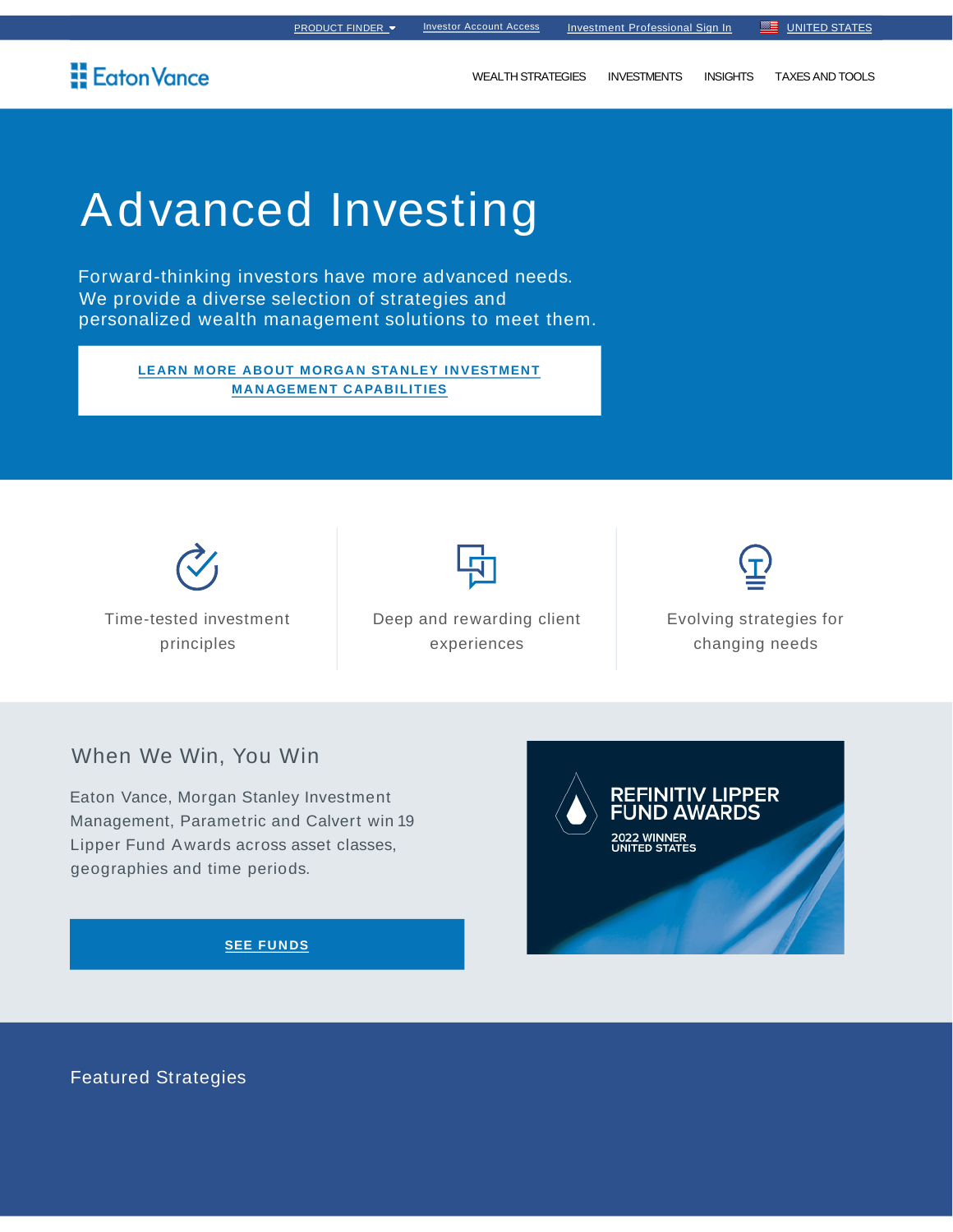### **National Municipal Income Fund (I)**

EIHMX

A diversified, credit-focused approach to municipal bond investing.

| S9.18 | $\triangle$ \$0.02 |
|-------|--------------------|
|-------|--------------------|

NAV as of Jun 24, 2022

#### **Short Duration Government Income Fund (I)** EILDX

Diversified exposure to high-quality U.S. government securities —with limited interest-rate risk.

 $$7.83$   $\rightarrow$  \$0.00

NAV as of Jun 24, 2022

### **Calvert International Equity Fund (I)**

**CWVIX** 

The Fund seeks to provide a high total return consistent with reasonable risk by investing primarily in a diversified portfolio of stocks.

| \$20.78 | \$0.64\$ |
|---------|----------|
|         |          |

NAV as of Jun 24, 2022

#### **VIEW ALL PRODUCTS**



### Interactive investment tax calculator

Determine your combined total tax rate, including federal, state and local taxes, for investment income and gains.

**LAUNCH**

## Get timely, in-depth insights from our experts to help guide investment discussions.

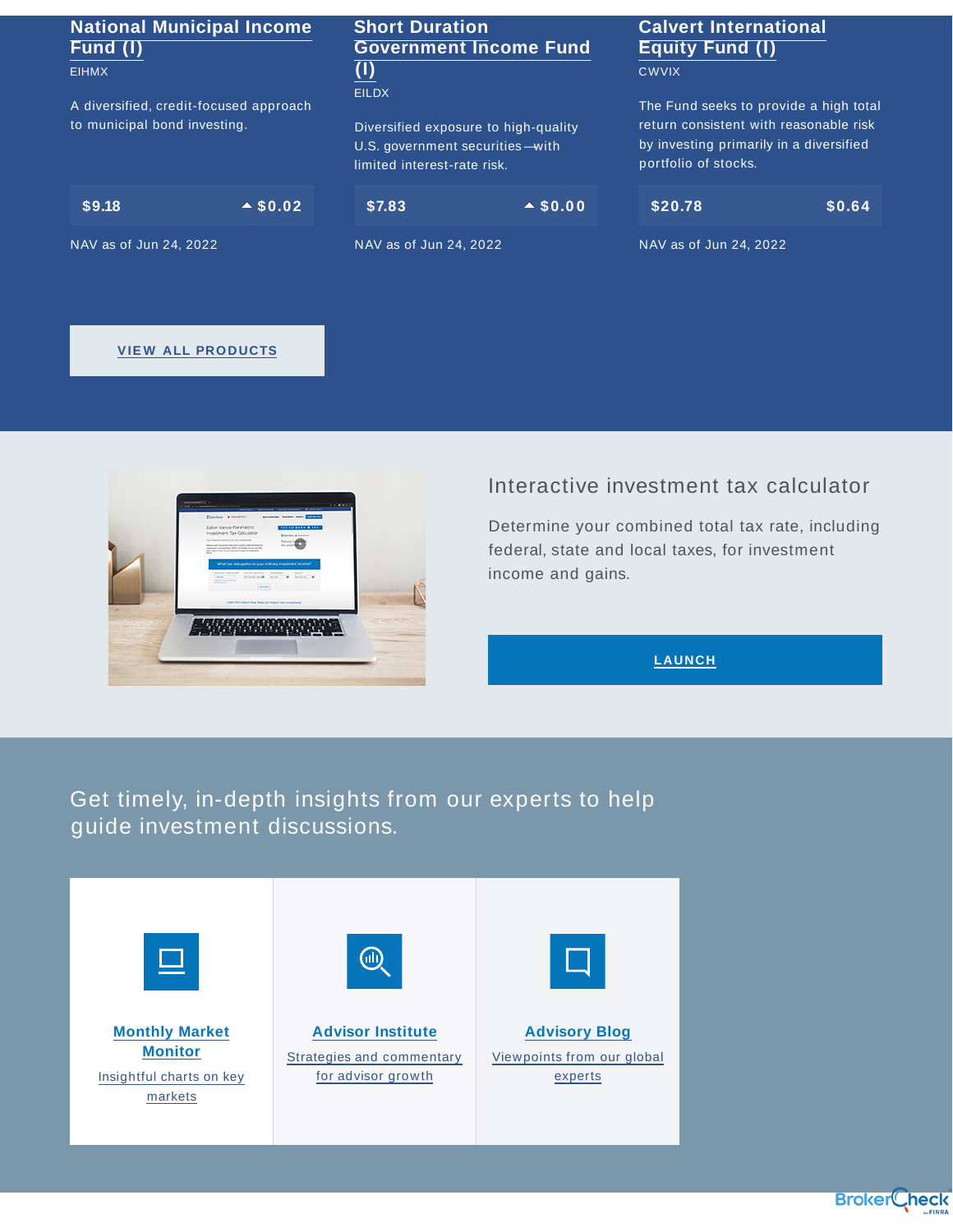## Explore Insights >

#### INVESTMENT CAPABILITIES

We offer a broad range of strategies, deep experience in sustainable investing and industryleading customization and tax management solutions.

HIGH-CONVICTION EQUITIES ACTIVE FIXED INCOME AND LIQUIDITY ALTERNATIVE INVESTMENTS **CUSTOMIZED SOLUTIONS** SUSTAINABLE INVESTING TAX **SOLUTIONS** 

## **E**dton Vance

in  $\mathcal Y$ 

| H Eoton's<br><b>HEADQUARTERS</b><br><b>Two International Place</b><br>Boston, MA 02110 |                            | <b>Investments</b><br><b>Calvert Funds</b><br>Accounts | Eaton Vance Funds<br><b>Parametric Funds</b><br><b>Separately Managed</b> | <b>Insights</b><br><b>Advisory Blog</b><br><b>Monthly Market Monitor</b><br>Market Update Events <sup>2</sup><br>The Advisor Institute |         | <b>Taxes &amp; Tools</b><br><b>Investment Tax Center</b><br><b>Tax Information</b><br><b>Investment Tax Calculator</b><br><b>Laddered Investing Interest</b><br><b>Rate Scenario Tool</b> |                                    | <b>Resources</b><br>Forms & E-Delivery<br>Mutual Funds & Abandoned<br>Property<br><b>DST Vision</b><br><b>AdvisorCentral</b> |
|----------------------------------------------------------------------------------------|----------------------------|--------------------------------------------------------|---------------------------------------------------------------------------|----------------------------------------------------------------------------------------------------------------------------------------|---------|-------------------------------------------------------------------------------------------------------------------------------------------------------------------------------------------|------------------------------------|------------------------------------------------------------------------------------------------------------------------------|
|                                                                                        |                            | <b>Trusts</b>                                          | Closed-End Funds and Term                                                 |                                                                                                                                        |         | Calculator                                                                                                                                                                                | <b>Concentrated Stock Position</b> |                                                                                                                              |
|                                                                                        |                            |                                                        |                                                                           |                                                                                                                                        |         | Calculator                                                                                                                                                                                | <b>Tax-Equivalent Yield</b>        |                                                                                                                              |
| Accessibility                                                                          | <b>Business Continuity</b> |                                                        | <b>Privacy &amp; Security</b>                                             | <b>Terms &amp; Conditions</b>                                                                                                          | Careers | Contact                                                                                                                                                                                   | <b>Investor Account Access</b>     |                                                                                                                              |

To report a website vulnerability, please go to Responsible Disclosure.

Eaton Vance is part of Morgan Stanley Investment Management, the asset management division of Morgan Stanley.

For USA PATRIOT Act Disclosure Notice please click here.

This image indicates content designed specifically for Financial Advisors / Investment Professionals. This material is not to be used with the public.

Before investing in any Eaton Vance fund, prospective investors should consider carefully the investment objective(s), risks, and charges and expenses. For open-end mutual funds, the current prospectus contains this and other information. To obtain a mutual fund prospectus or summary prospectus and the most recent annual and semiannual shareholder reports, contact your financial advisor or download a copy **here**. Read the prospectus carefully before you invest or send money. For closed-end funds, you should contact your financial advisor. To obtain the most recent annual and semi-annual shareholder report for a closed-end fund contact your financial advisor or download a copy **here**. Before purchasing any variable product, consider the objectives, risks, charges, and expenses associated with the underlying investment option(s) and those of the product itself. For a prospectus containing this and other information, contact your investment or insurance professional. Read the prospectus carefully before investing.

Broker<sup>(</sup>